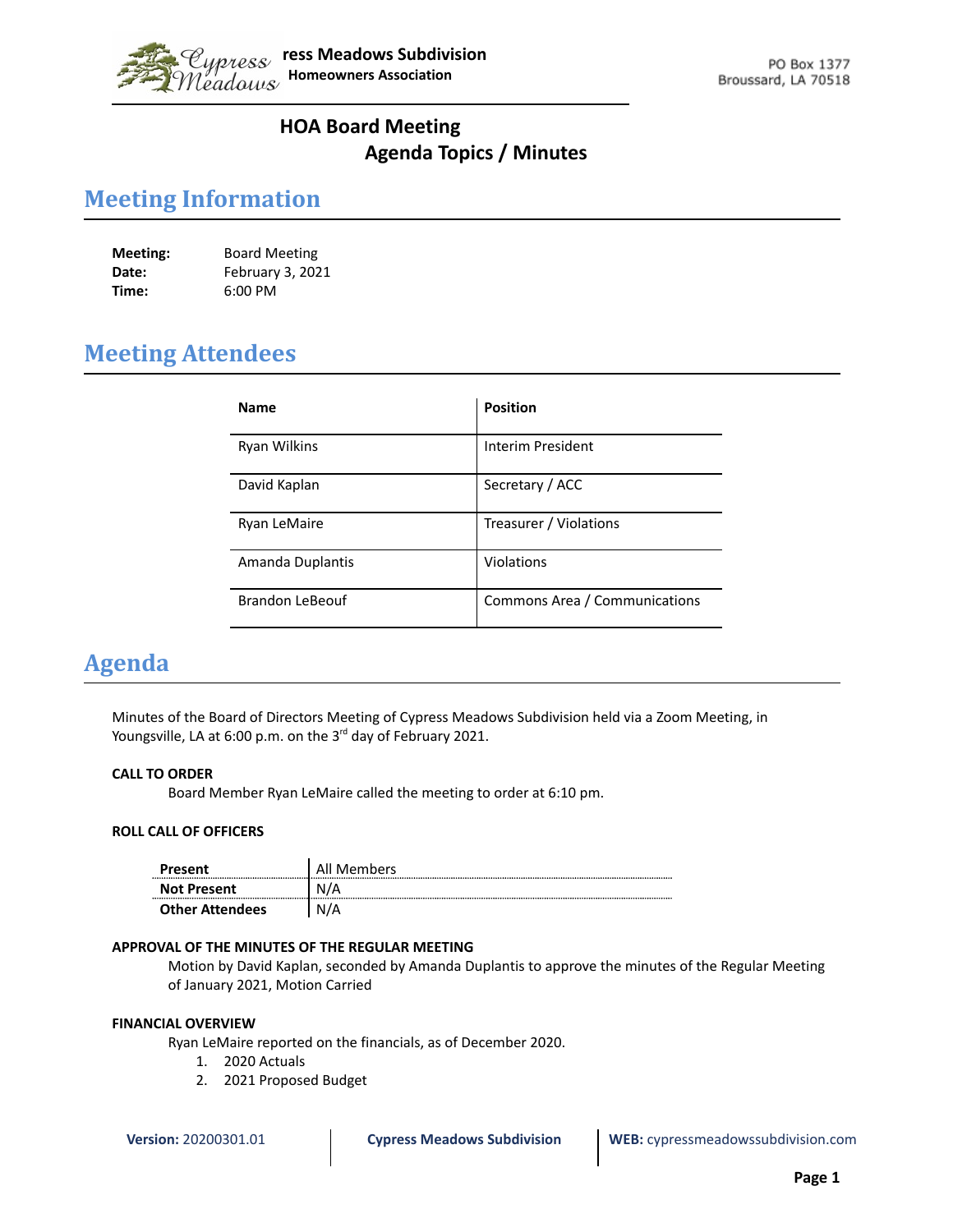

#### **PROPERTY REPORT**

- 1. **Ponds.** Discussed looking into the erosion near the walking path. Ryan Wilkins reached out to Ben (Flood Plan Administrator) on Feb 3 but was unavailable. Expecting a call back to discuss this issue. The pond level is being worked on by the Developer and Glenn Leger to bring the water level up in the pond near 3<sup>rd</sup> phase. A discussion will take place on the pumps soon with members of the Board, Developer, and others.
- 2. **Grass and Maintenance.** Maintenance contractor requested permission to check the Soil Samples. This is due to numerous beds having Shi Shi Camellias the previous landscaper installed and are struggling. Estimated cost is \$35/box for 3 samples or up to \$140. David Kaplan motioned to approve, seconded by Brandon LeBouef. Motion approved.
- 3. **Upcoming Phases.** Phase 1 3 is complete, which the exception of 1 house, and all lots accounted for. Discussions ongoing on future phases with the Developer. Developer will be meeting with Ryan Wilkins to deed over lots on Sandy Bay (estimated 23 lots).
- 4. **Turnmill HOA Property Purchase Request.** A resident on Turnmill requested permission to enter in discussions with the HOA to purchase an area of land near their home to increase their lot size. The request was discussed by the Board and a vote was unanimous and denied.

### **COMMITTEE REPORTS**

- 1. ACC
	- a. **Requests.**
		- i. A pond fence was approved after discussions with residents on Turnmill expressed concerned about pedestrians walking along the maintenance area. The request was approved by the Board. In the initial request, the request was for the HOA to pay for the fence and each resident could put fences at each end of their lots. That request was denied. Ultimately, the request was approved to be built but not be paid for by the Board and the fence must be at the ends of the property near the corners of the pond.
		- ii. Shed. A shed request was approved for a new homeowner and building contractor on Easy Rock Landing.
		- iii. Fences. New home construction fences were installed incorrectly (aesthetic side reversed) on Easy Rock Landing and the Board requested they be fixed. The builder complied and fixed the issue.
	- b. **Roof Repairs.** Board to send out communication to homes with tarps to request an update on the progress of the repair.
- 2. Violations
	- a. Trash Cans. As a follow up to the November 1<sup>st</sup> communication to all residents, initial warnings have been sent to most residents. A few outstanding remain but will be sent.
	- **b. Parking in the Road.** Received a few complaints from residents about parking issues where vehicles were parked for extended periods of time.
	- c. **Totals.** 8 violations have been sent out since 12/1/2020. 5 were parking violations and 3 trash can warnings/violations.
- 3. Commons Area
	- a. **Grounds Keeping.**
		- i. Maintenance contractor requested permission to check the Soil Samples. This is due to numerous beds having Shi Shi Camellias the previous landscaper installed and are struggling. Estimated cost is \$35/box for 3 samples or up to \$140.
		- ii. Maintenance contractor and Board to meet to discuss ways to reduce spend.
		- iii. Resident in Phase 3 requested the Board look into removal of debris from southside of the pond. Brandon LeBouef looking into this and get some quotes.
		- iv. Roundabout on Birchview needs to be furthered review for Preventative and/or Corrective maintenance to include drainage. Board to have this reviewed in next few months to determine what next steps are needed.
- 4. Communications